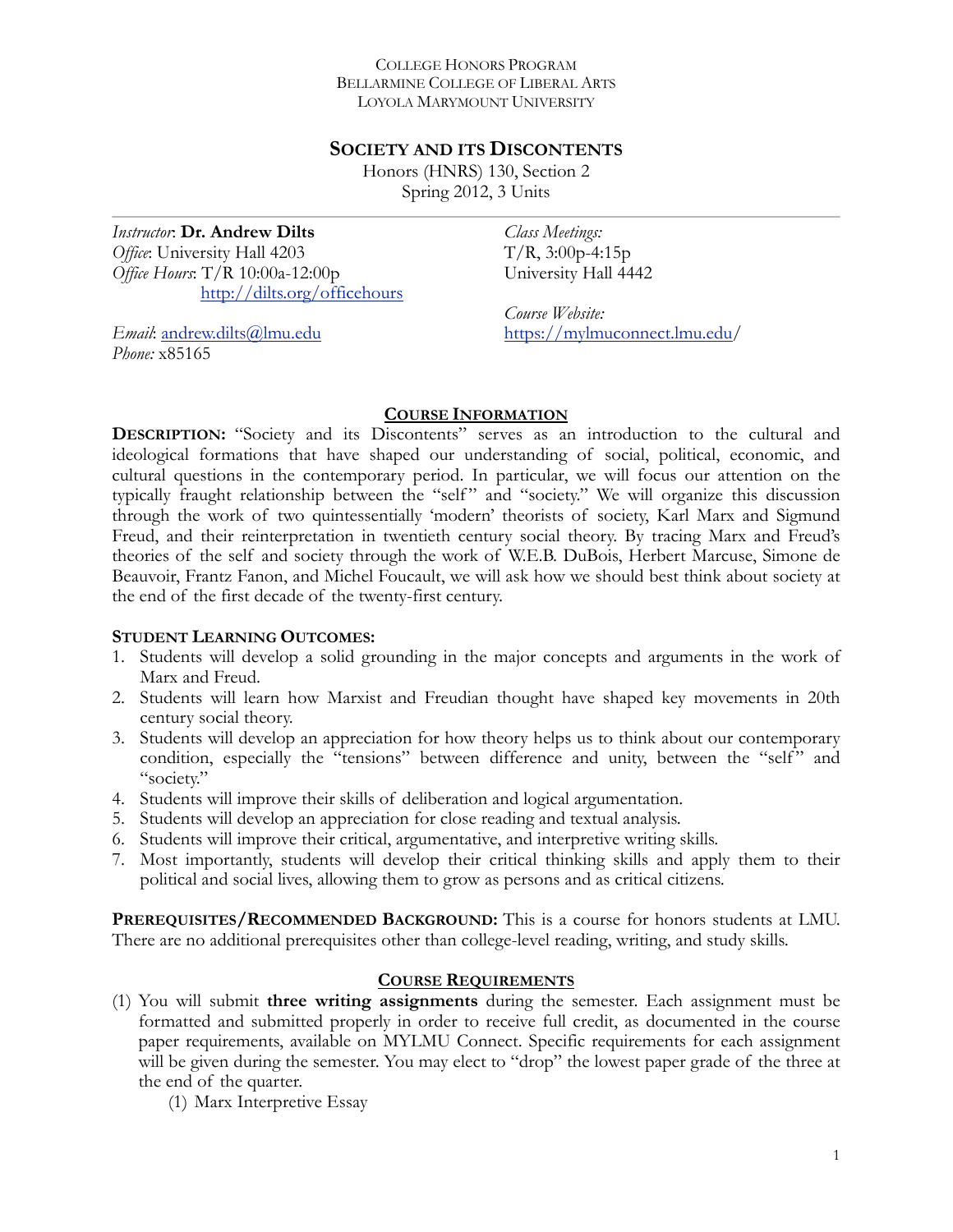- (2) Freud Interpretive Essay
- (3) Final Essay
- (2) Twenty-four hours before each class meeting, you must post a **prepared reading question** on the course website. Be prepared to present your question at the beginning of class.
- (3) You will give an **in-class presentation** with another student during the second half of the semester. Presentations will last no longer than 15 minutes and will follow the presentation requirements.
- (4) You must **attend class** and be an **active participant** in discussion having **completed each day's assigned reading**. This is a text-driven course, and as such, you must bring your copy of the day's reading to class.

|       |       | <b>GRADING SCALE:</b> |
|-------|-------|-----------------------|
| 20%   | A     | 93-100                |
| 20%   | $A-$  | 90-92                 |
| 20%   | $B+$  | 88-89                 |
| 20%   | В     | 83-87                 |
| 10%   | $B -$ | 80-82                 |
| $5\%$ | $C+$  | 78-79                 |
| $5\%$ | C     | 73-77                 |
|       | $C$ - | $70 - 72$             |
|       | D     | 60-69                 |
|       | F     | $0 - 59$              |
|       |       |                       |

\*\*\**Any student who receives a failing grade for attendance and participation will receive a failing grade for the class*. *Any student who has not turned in all three writing assignments and given an in-class presentation will receive a failing grade for the class.\*\*\**

**PAPER SUBMISSION:** Exact deadlines for papers and writing assignments will be announced in class and posted online. All papers will be submitted electronically for and prepared for blind review by the instructor. Submission requirements and formatting details will be posted with each assignment.

**READING QUESTIONS:** A good reading question is one that directly and explicitly engages with the text. Your question should cite a specific passage, term, or concept that you are puzzled about, and it should offer your interpretation of the passage at hand. It should be focused on something that genuinely puzzles you in the reading, and which you can probably assume that others find puzzling or confusing as well.

You will submit one question per class meeting. Questions must be submitted twenty-four (24) hours before class meets. Late questions will be accepted for partial credit. Questions posted after class meets will receive no credit. Questions will be graded on a three point scale: Excellent  $= 2$ , Satisfactory (or late) = 1, Unacceptable (or not submitted) =  $0$ .

In the unlikely event that students are not keeping up with the reading, the instructor reserves the right to add short reading quizzes without notice.

#### **COURSE POLICIES**

**ATTENDANCE:** Timely, prepared, and engaged attendance is required. Absences will only be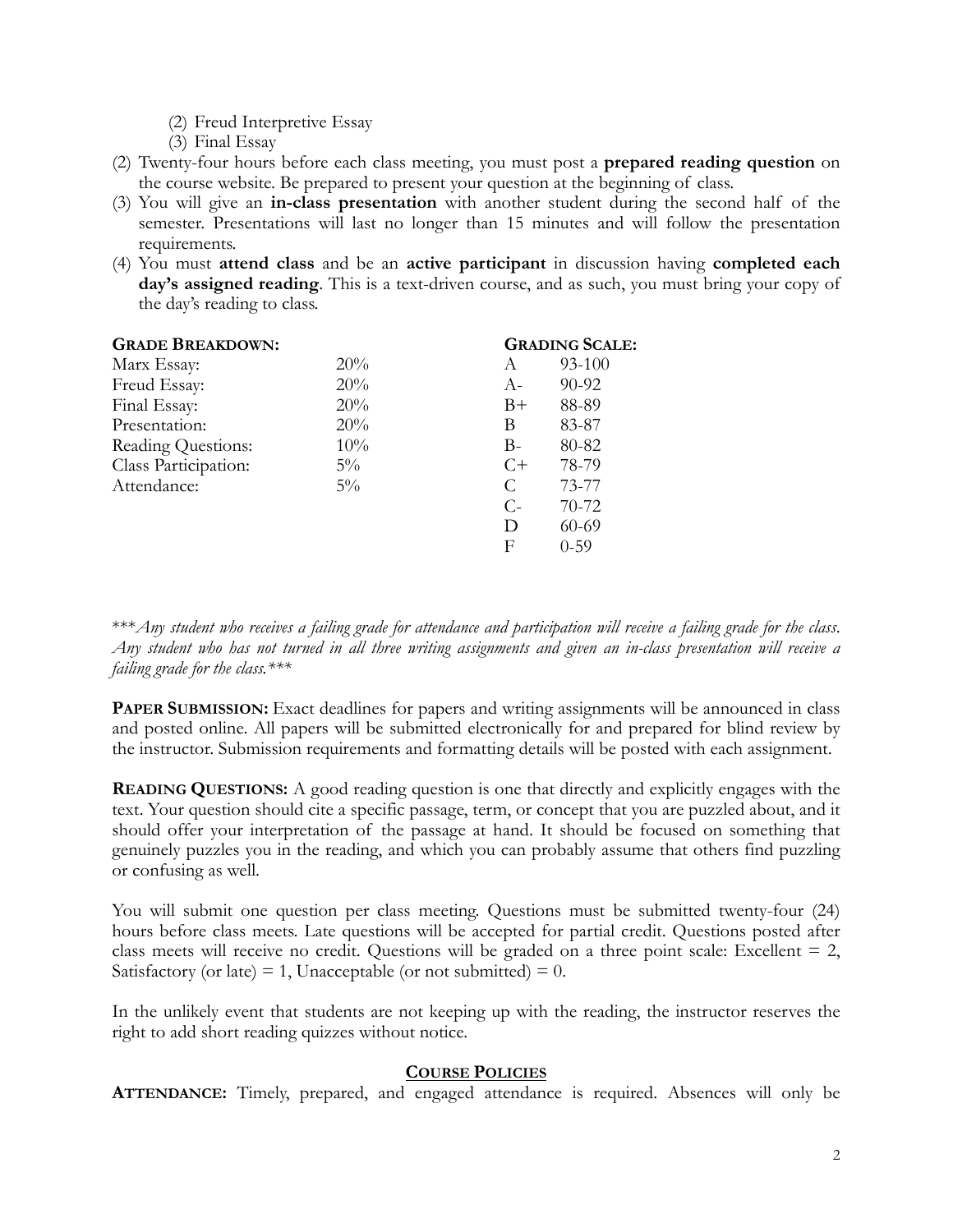excused in the case of illness or emergency. If there is a conflict between course participation and religious observance, please contact me in advance. It is not necessary to obtain prior approval from the instructor when missing a meeting is unavoidable, but note that students bear the *entire responsibility* for the decision to miss class and for whatever effect that may have on their course grade and their learning experience. Repeated absences and lateness will directly affect the discussion and attendance portion of a student's grade, as detailed in the course requirements section.

**LATE PENALTIES:** I accept assignments when they are due. Assignments must be turned in at the designated time and place. Failure to turn in an assignment on time is unacceptable except with the prior agreement of the instructor (which will be given only in exceptional circumstances). Except in documented cases of illness or emergency, a penalty of up to a **full letter grade** may be assessed for each day (24hrs) the assignment is late. However, each student may, at his or her discretion, take a 24-hour extension for *one* of the writing assignments, no questions asked (if you are using your extension please indicate this on the first page of your paper).

**PLAGIARISM & ACADEMIC HONESTY:** Academic dishonesty will be treated as an extremely serious matter. Proven plagiarism of any kind may result in automatic failure of the course, and will be referred to the University for further disciplinary action. I reserve the right to submit your electronic document to plagiarism detection websites if necessary. It is **never** permissible to turn in any work that has been copied from another student or copied from a source (including Internet) without properly acknowledging the source. It is your responsibility to make sure that your work meets the standard of academic honesty set forth in the "LMU Honor Code and Process" which appears in the LMU Bulletin 2011-2012. You should also refer to my own writing requirements posted on the course website.

**GENDER NEUTRAL & GENDER SPECIFIC LANGUAGE, NAMES & ACCENTS:** Academics no longer use the pronoun "he" to apply universally to all persons, nor do we use the term "man," when we are referring to humanity or people in general. In our writing, when we are making generalizations we should use gender neutral pronouns, that is, sie and hir, s/he, him or her, they/ their, etc. When referring to a specific person or group of people, we should use the language and pronouns *that they prefer* if we know them. Further, we should be attentive to the spelling and accents of author's names. Finally, all authors must be referred to by their entire names, or only their last names, *not by their first names*, orally and in writing.

**EMAIL COMMUNICATION:** At times I will communicate with the entire class using campus email systems, so it is essential that you regularly check your lion.lmu.edu email address or forward your lion account email to your preferred email address. You are welcome to contact me via email with questions about the course, but I will not respond to emails that ask for information that is available in the course syllabus, assignment sheets, or any other documents distributed as an addendum to the course syllabus. In short, before asking a question, make sure you don't already have the answer.

**TECHNOLOGY USE DURING CLASS:** You are welcome to bring a computer to class provided that it enables you to engage more in the class discussion. You may also use a computer to help you take notes. Email, Twitter, Facebook, or anything at all that is not directly related to the *conversation* we are having will not be tolerated. Using a computer in this way during a seminar is quite simply RUDE and deeply disrespectful to your classmates. If you need to use a computer in class, you will be expected to post copies of your class notes on the class website immediately following the class session to share with others. If you are not willing to do this, do not bring a computer with you.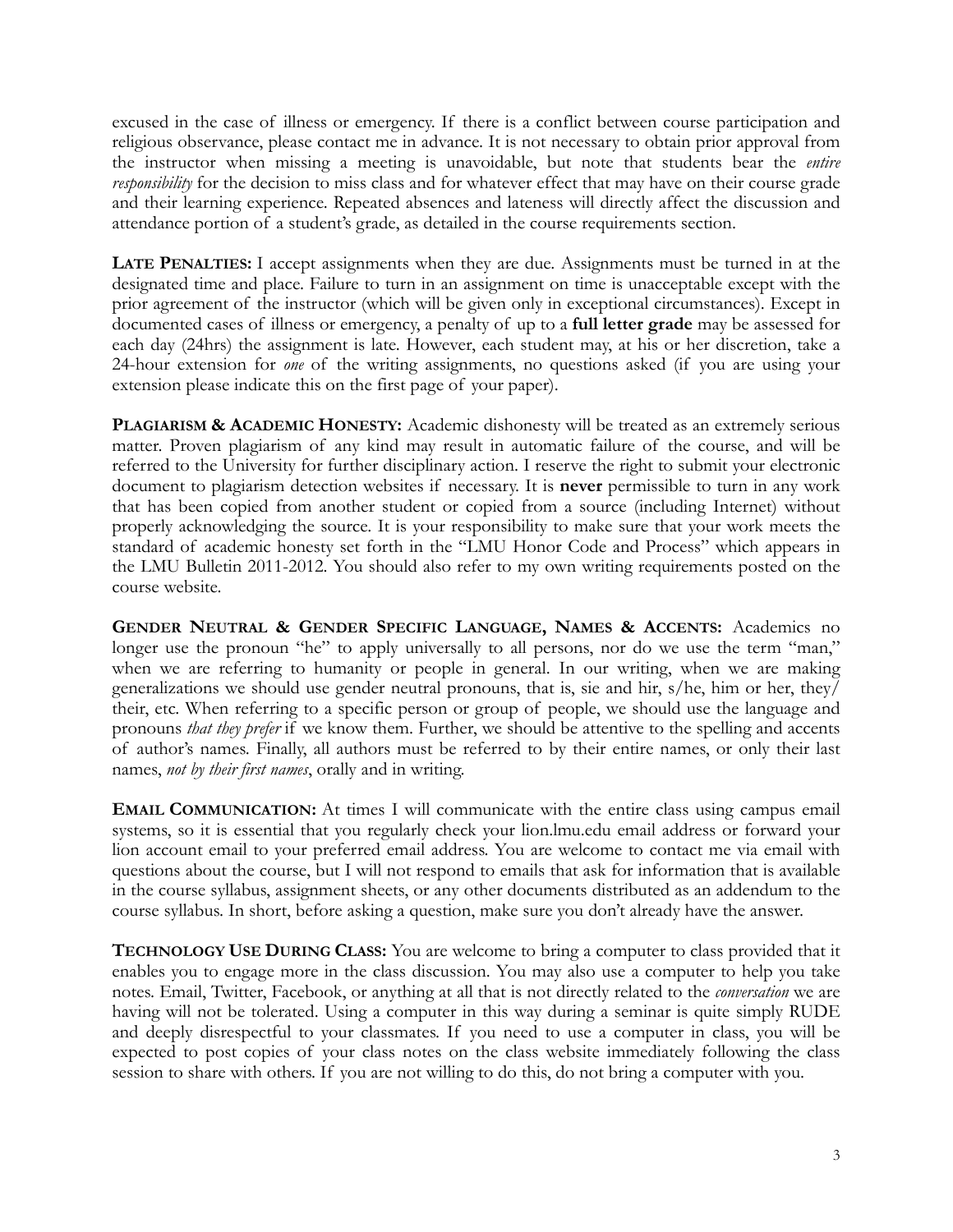There is simply no reason whatsoever for you to be using your phone/PDA/Kindle/iPad/whatever during class time. E-Reserve texts should be \*printed\* and brought to class.

Your phone should be turned off and put away. If your phone rings during class, I will answer it for you, and it will be your responsibility to arrange for coffee service for every member of the class during our next meeting.

**OFFICE HOURS:** I look forward to meeting with you all during regularly scheduled office hours, or by appointment when meeting during office hours is not possible. Students who would like to discuss issues raised in the course further than class discussions will permit, or students who encounter difficulties with the course or the assigned material, are especially encouraged to attend office hours.

**ACCOMMODATION**: Loyola Marymount University is committed to equality in education. Students with special needs as addressed by the Americans with Disabilities Act who need reasonable modifications, special assistance, or accommodations in this course should promptly direct their request to the Disability Support Services Office. Any student who currently has a documented disability (physical, learning, or psychological) needing academic accommodations should contact the Disability Services Office (Daum Hall Room 224, 310-338-4535) as early in the semester as possible. All discussions will remain confidential. Please visit <http://www.lmu.edu/dss> for additional information.

**TENTATIVE NATURE OF THE SYLLABUS:** If necessary, this syllabus and its contents are subject to revision; students are responsible for any changes or modifications distributed in class or posted on MYLMU Connect.

#### **REQUIRED TEXTS**

These texts will all be available for purchase from the bookstore. You are welcome to purchase them wherever you please or borrow them from the library, but *you must use these editions of the texts* so that we are all literally on the same page during class. You will be expected to come to class with the text in hand. Some readings will be made available via electronic reserve in PDF format. You must **print** hard copies of these readings, i.e. do not bring your computer or e-reader in order to refer to the texts.

- Karl Marx & Friedrich Engels, *The Marx-Engels Reader*, 2nd ed. (W.W. Norton & Co). [ISBN: 9780393090406]
- Sigmund Frued, *Introductory Lectures on Pyschoanalysis*. (W.W. Norton). [ISBN: 9780871401182]
- Herbert Marcuse, *Eros and Civilization* (Beacon Press). [ISBN: 9780807015551]
- Michel Foucault, *History of Sexuality, Vol. 1* (Vintage). [ISBN: 0679724699]
- Frantz Fanon, *Black Skins, White Masks*. (Grove Press). [ISBN: 978-0802143006]
- W.E.B. Du Bois, *Souls of Black Folks* (Bedford/St. Martins). [ISBN: 0312091141]

## **TENTATIVE COURSE SCHEDULE**

| Week 1: Introduction |                                                                        |
|----------------------|------------------------------------------------------------------------|
| 1) T Jan 10:         | Course Introduction.                                                   |
| 2) R Jan 12:         | Marx, "Economic and Philosophic Manuscripts of 1844" (MER, pp. 70-81). |

**Week 2: Marx**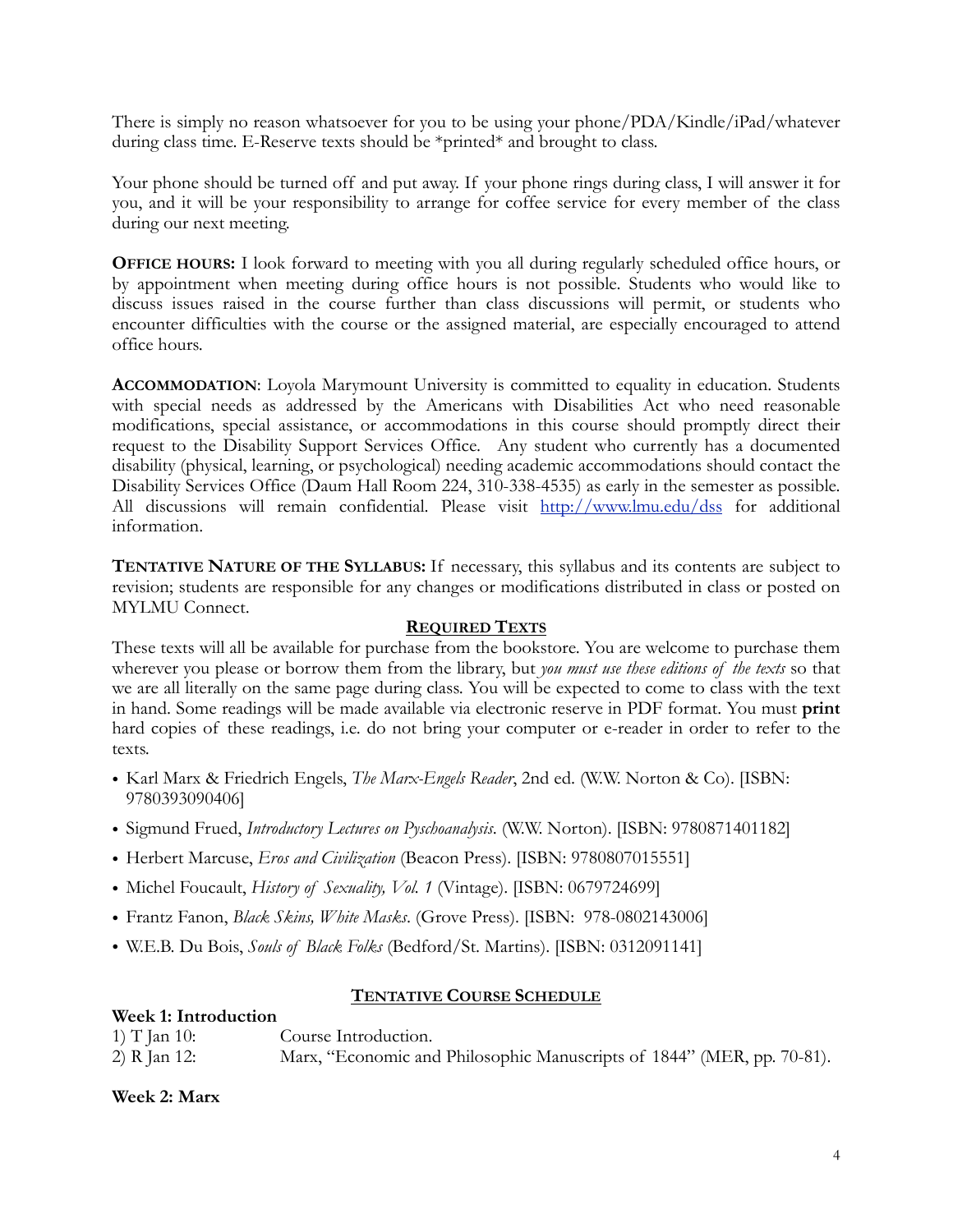| 3) T Jan 17: | Marx, "Economic and Philosophic Manuscripts of 1844" (MER, pp. 81-93). |
|--------------|------------------------------------------------------------------------|
| 4) R Jan 19: | (1) Marx & Engels, "The German Ideology" (MER, pp. 149-175);           |
|              | (2) Marx & Engels, "The Communist Manifesto" (MER pp. 473-483);        |
|              | (3) Marx, "Grundrisse" (MER pp. 221-226, 236-244).                     |

### **Week 3: Marx**

| 5) T Jan 24: | Marx, Capital, Volume 1 (MER, pp. 302-312, 319-336). |
|--------------|------------------------------------------------------|
| 6) R Jan 26: | Marx, Capital, Volume 1 (MER, pp. 336-384).          |

# **Week 4: Marx**

| 7) T Jan 31: | Marx, Capital, Volume 1 (MER, pp. 384-438). |
|--------------|---------------------------------------------|
| 8) R Feb 2:  | Marx, "Grundrisse" (MER, pp. 278-292).      |

### **Week 5: Freud**

| 9) T Feb 7:  | Freud, Introductory Lectures. Chapter I, V-VI (pp. 17-28, 101-137). |
|--------------|---------------------------------------------------------------------|
| 10) R Feb 9: | Freud, Chapters VII, IX-X (pp. 138-153, 167-208).                   |

### **Week 6: Freud**

| 11) T Feb 14: | Freud, Chapters XI, XVII-XVIII (pp. 209-226, 318-353). |
|---------------|--------------------------------------------------------|
| 12) R Feb 16: | Freud, Chapters XIX-XX (pp. 354-396).                  |

## **Week 7: Freud**

| 13) T Feb 21: | Freud, Chapters XXI-XXII (pp. 397-444).              |
|---------------|------------------------------------------------------|
| 14) R Feb 23: | Freud, Chapters XXIII, XXVII (pp. 445-468, 536-556). |

# **Week 8: SPRING BREAK**

#### **Week 9: Marcuse**

| 15) T Mar 6: | Herbert Marcuse, <i>Eros and Civilization</i> , Introduction and Chapters 1-3. |
|--------------|--------------------------------------------------------------------------------|
| 16) R Mar 8: | Marcuse, <i>Eros and Civilization</i> , Chapters 4, 6.                         |

# **Week 10: Marcuse / Beauvoir**

| 17) T Mar 13: | Marcuse, <i>Eros and Civilization</i> , Chapters 10, 11.                 |
|---------------|--------------------------------------------------------------------------|
| 18) R Mar 15: | Simone de Beauvoir, <i>The Second Sex</i> , pp. 3-17, 49-68 (E-Reserve). |

## **Week 11: Beauvoir**

| 19) T Mar 20: | Beauvoir, <i>The Second Sex</i> , pp. 638-664, 721-751 (E-Reserve). |  |  |
|---------------|---------------------------------------------------------------------|--|--|
| 20) R Mar 22: | Beauvoir, <i>The Second Sex</i> , pp. 266-274, 753-766 (E-Reserve). |  |  |

## **Week 12: Du Bois**

| 21) T Mar 27: | W.E.B. Du Bois, <i>The Souls of Black Folk</i> , Forethought, Chapters 1-2. |
|---------------|-----------------------------------------------------------------------------|
| 22) R Mar 29: | Du Bois, <i>The Souls of Black Folk</i> , Chapters 4 and 7.                 |

# **Week 13: Du Bois**

| 23) T April 3: | Du Bois, The Souls of Black Folk, Chapters 8-9, 11, 13-14 |
|----------------|-----------------------------------------------------------|
| 24) R April 5: | NO CLASS, Easter Break                                    |

## **Week 14: Fanon**

| 25) T April 10: | Frantz Fanon, Black Skins, White Masks, Introduction, Chapters 1 & 5. |  |
|-----------------|-----------------------------------------------------------------------|--|